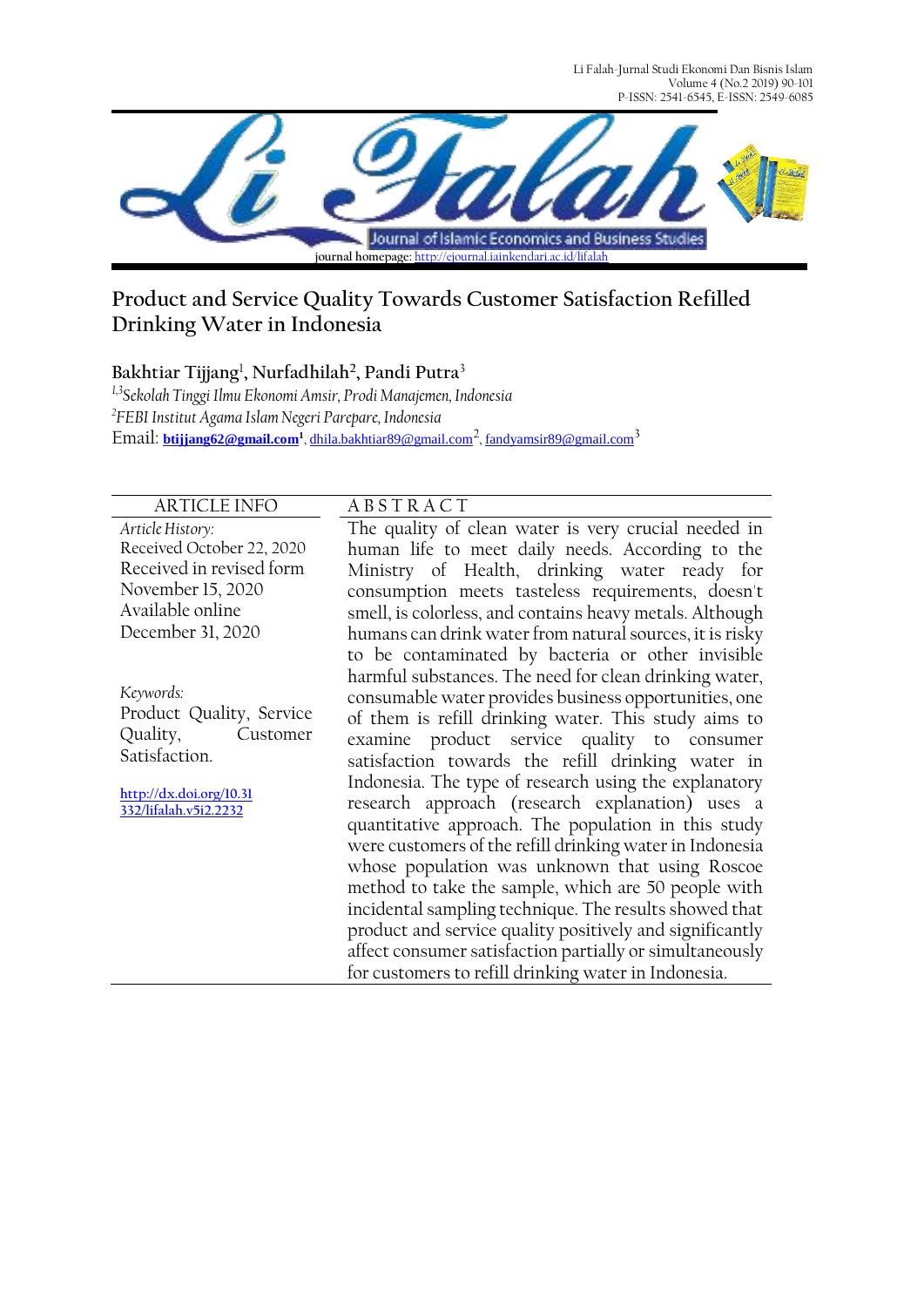#### **1. Introduction**

This current competition must be a concern in company activities. Currently, the economy is getting more complicated. There is a lot of competition, including competition in the business world. Many companies are competing to gain market share, so this has pushed the company to continue to move forward in improving its quality. Besides that, with the advancement of technology, companies are also required to keep up with the times, so it isn't outdated.

To grow and develop properly, a company must anticipate increasing competitive economic development by implementing the right strategy to be outdated in competition. Besides, the company must also be able to anticipate future economic trends and must be able to compete with other companies engaged in the same field. To survive and be the progress of the company.

Nowadays, the development of the business world is growing very fast. This fact is indicated by the number of businesses that have developed both in manufacturing and services. In line with the fast growth of the economy, which can create intense competition in the business world because of The development of the business world

The variety of new products that can meet consumer needs that continue to emerge and technological advances is refilling drinking water. Consumers accept this product as an alternative solution to getting the water suitable for consumption. Refill drinking water is growing increasingly, with fair competition in service quality, product quality, price, and promotion.

The quality of clean water is very crucial needed in human life to meet daily needs. According to the Ministry of Health, drinking water ready for consumption meets tasteless requirements, doesn't smell, is colorless, and doesn't contain heavy metals. Although humans can drink water from natural sources, it is risky to be contaminated by bacteria or other invisible harmful substances. The need for clean drinking water, consumable water provides business opportunities, one of them is refill drinking water.

The society that acts as consumers started to be selective and careful in choosing which products to select and consume. Consumers are the key to the success and failure of a business actor in its products' marketing process. Business actors must know the expectations, wants, and needs of consumers without forgetting the quality and paying attention to consumer behaviors in the market. Business actors must also provide more benefits and value than their competitors in distributing their products so that the products they create can exist successfully in the market, compete with competitors, and even win the existing market competition. The goal of a business is to create satisfied consumers.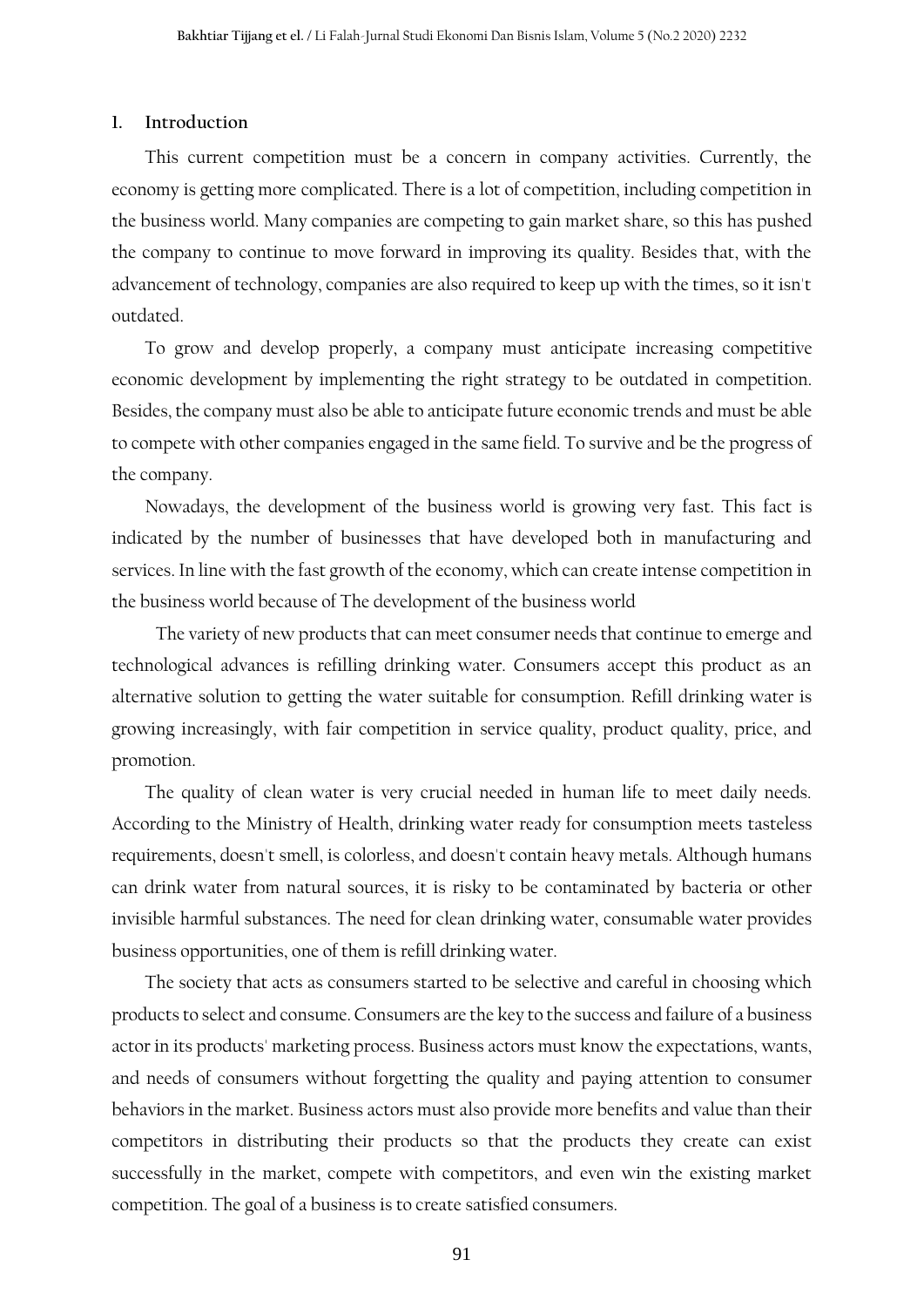Defines customer satisfaction as a person's pleasure or disappointment that comes from comparing his impression of a product's performance and his expectations (Kotler, P. & Armstrong, 2008). If the performance meets the expectations, the customer will be satisfied, and also if it isn't in line with it. If the implementation does not meet the expectations, the customer will be disappointed. Meanwhile, if the performance exceeds expectations, the customer will be delighted. Customer satisfaction is essential in creating customer trust to use or consume the company's products services.

Satisfied consumers are consumers who receive more value from the company. Satisfying consumers means providing additional products or services, services, or systems used. Customer satisfaction is precious to maintain these customers' existence to keep the business or business effort. Thus, only the company with the best product quality will overgrow, and in the long run, that company will be more successful than others. Therefore, good product quality will lead to consumer satisfaction, where the consumer wants and expectations are met.

Supranto (2001) also stated to measure customer satisfaction. There are several things that business actors need to pay attention to, including employee professionalism and customer responsiveness. Professionalism is the company's performance in providing services to consumers or customers, while service responsiveness shows its concern in responding to customers' complaints. Satisfying consumer needs can increase excellence in business competition. Consumers satisfied with the product or service will tend to repurchase the product and use the service again in the future.

To achieve and create customer satisfaction, business owners must improve the service quality and provide good service to each customer. Good quality service will give the customer satisfaction to feel happy and not disappointed in using the products or services. It will provide high value from consumer perceptions to create customer loyalty with a very long customer satisfaction level.

#### **2. Research Method**

### 2.1 Population and Sample

In this study, the population is the unknown number of Refill Drinking Water customers in Indonesia. According to Sugiono (2014: 164), sampling using the Roscoe approach in the management research methods book. This study uses multivariate analysis (correlation or multiple regression, for example) so that the number of sample members is at least ten times the number of variables studied. There were three research variables (independent + dependent), so the sample members were at least 30 respondents. Still, the researcher took 50 respondents as the sample under the reasons closer to the truth. The sampling technique used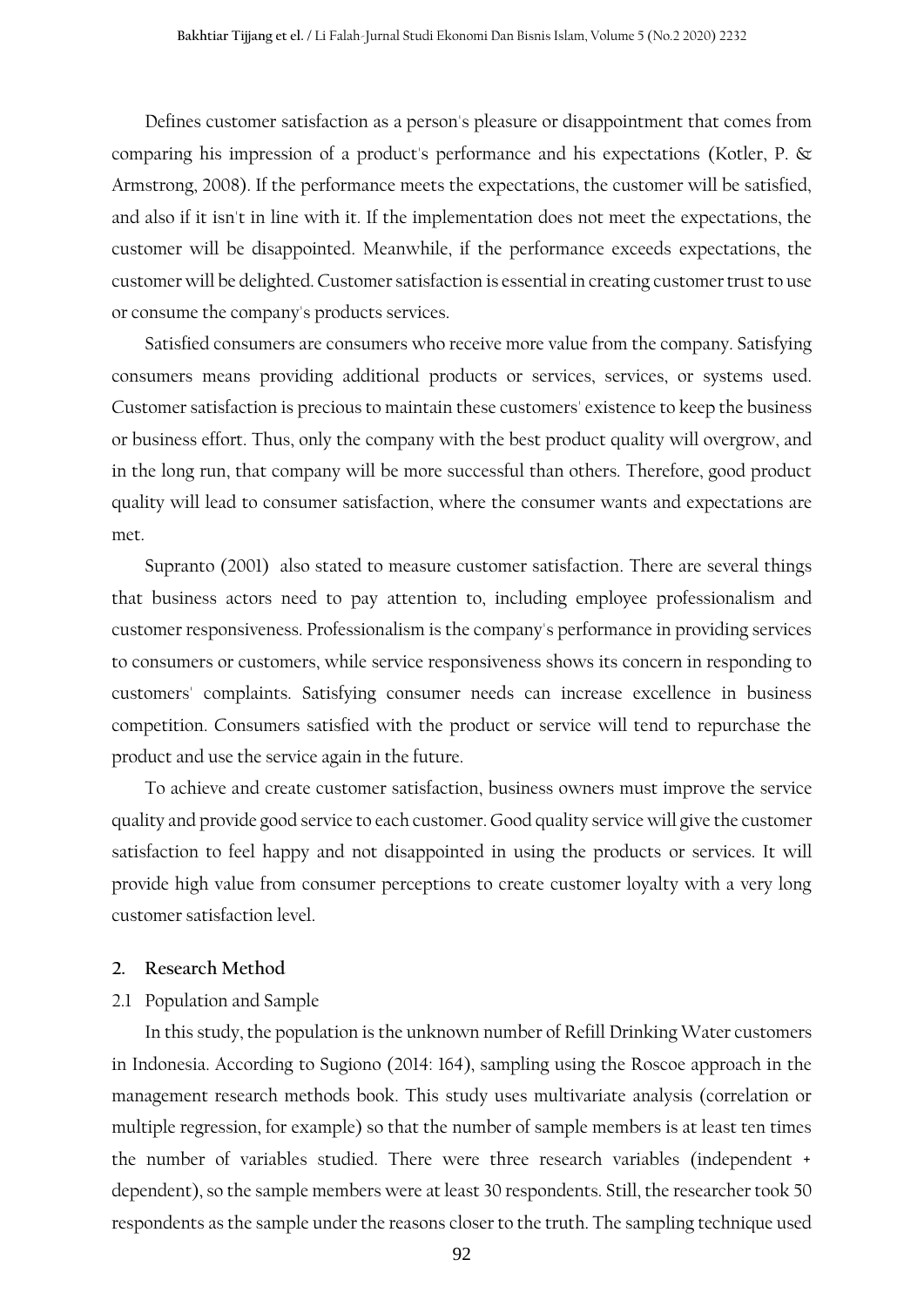is random sampling, namely, determining the model based on chance. Anyone who accidentally meets the researcher at the research location can be used as a sample if it is considered that the person met is suitable as a data source (example).

## 2.2 Framework

The framework is used to facilitate writing or research so that it can provide an overview of the independent variable (X) and the dependent variable (Y) so it will not deviate from the research title, which is the effect of product quality and service quality on consumer satisfaction refill drinking water in Indonesia. The dependent and independent influencing factors are as follows:



Image 1. Framework Source: Processed by Researchers (2020)

## **3. Result and Discussion**

Validity and reliability tests on raw data were carried out to check each questionnaire's validity and the instruments' consistency. The calculation process is carried out using the SPSS 23 application to obtain accurate calculation results, with the following results:

#### 3.1 Validity Test

The validity test is carried out to ensure how well the instrument is used to measure the concept that should be measured. Example: Calculation of the validity using the "product moment" correlation technique obtained by the item correlation coefficient (r-count) for 15 instrument items (questionnaire) with a sample of 100 people (n = 100 people), with  $\alpha$  = 0.05 obtained r table 0.195 means that if r-count < r-table, then the instrument item is invalid and if rcount > r-table, then the instrument item is valid. The results of statistical calculations for each variable indicate that the  $r_{\text{count}}$  obtained is greater than the  $r_{\text{table}}$ , so it is said that all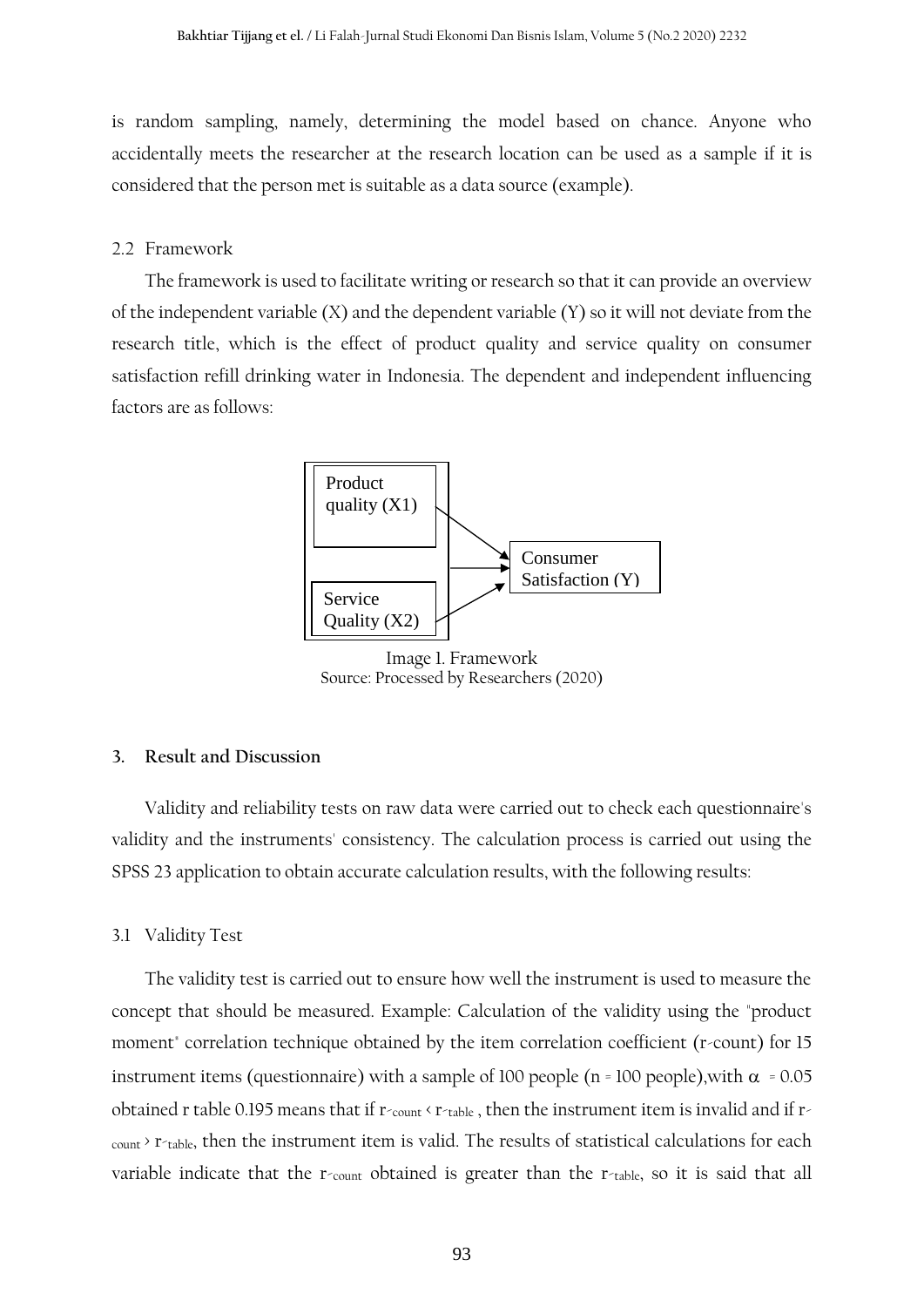questionnaire items are predicated as valid. The values of the correlation coefficients for the validity test of the instrument for each variable are presented as follows:

| Variabel                   | Item                               | r count | r table | Description |
|----------------------------|------------------------------------|---------|---------|-------------|
| Product<br>quality $(X_1)$ | Statement 1                        | 0,602   | 0,273   | Valid       |
|                            | Statement 2                        | 0,645   | 0,273   | Valid       |
|                            | Statement 3                        | 0.684   | 0,273   | Valid       |
|                            | Statement 4                        | 0,671   | 0,273   | Valid       |
|                            | Statement 5                        | 0,712   | 0,273   | Valid       |
|                            | Statement 6                        | 0.634   | 0,273   | Valid       |
|                            | Statement 7                        | 0.698   | 0,273   | Valid       |
|                            | Statement 8                        | 0.634   | 0,273   | Valid       |
|                            | Source: Data processed by SPSS. 23 |         |         |             |

Table 1. Validity of Product Quality (X1)

Based on the table above, it is known that the value of the correlation coefficient for the validity test of the Product Quality variable instrument (X1) obtained has an average greater than the r table, and all questions are declared valid.

| Table 2. The validity of Service Quality (X2) |               |         |         |             |  |  |  |  |
|-----------------------------------------------|---------------|---------|---------|-------------|--|--|--|--|
| Variabel                                      | Item          | r count | r table | Description |  |  |  |  |
| Service                                       | Statement 1   | 0,707   | 0,273   | Valid       |  |  |  |  |
| Quality $(X_2)$                               | Statement 2   | 0,717   | 0,273   | Valid       |  |  |  |  |
|                                               | Statement 3   | 0,702   | 0,273   | Valid       |  |  |  |  |
|                                               | Statement 4   | 0,748   | 0,273   | Valid       |  |  |  |  |
|                                               | Statement 5   | 0,713   | 0,273   | Valid       |  |  |  |  |
|                                               | $11$ cores as |         |         |             |  |  |  |  |

Source: Data processed by SPSS. 23

Based on the table above, it is known that the correlation coefficient value for the validity test of the Service Quality variable instrument (X2) obtained has an average greater than the r table, and all questions are declared valid.

|                                                                                            | Table 3. The validity of Customer Satisfaction (Y) |         |         |             |  |  |  |  |
|--------------------------------------------------------------------------------------------|----------------------------------------------------|---------|---------|-------------|--|--|--|--|
| Variable                                                                                   | Item                                               | r count | r table | Description |  |  |  |  |
|                                                                                            |                                                    |         |         |             |  |  |  |  |
| Customer                                                                                   | Question 1                                         | 0,601   | 0,273   | Valid       |  |  |  |  |
| Satisfaction                                                                               | Question 2                                         | 0,623   | 0,273   | Valid       |  |  |  |  |
| (Y)                                                                                        | Question 3                                         | 0,801   | 0,273   | Valid       |  |  |  |  |
|                                                                                            | Question 4                                         | 0,631   | 0,273   | Valid       |  |  |  |  |
|                                                                                            | Question 5                                         | 0,814   | 0,273   | Valid       |  |  |  |  |
|                                                                                            | Question 6                                         | 0,613   | 0,273   | Valid       |  |  |  |  |
|                                                                                            | Question 7                                         | 0,765   | 0,273   | Valid       |  |  |  |  |
|                                                                                            | Question 8                                         | 0,812   | 0,273   | Valid       |  |  |  |  |
|                                                                                            | Question 9                                         | 0,723   | 0,273   | Valid       |  |  |  |  |
|                                                                                            | Question 10                                        | 0,787   | 0,273   | Valid       |  |  |  |  |
| $C_{211}$ $D_{11}$ $D_{21}$ $D_{21}$ $D_{21}$ $D_{21}$ $D_{21}$ $D_{21}$ $D_{21}$ $D_{21}$ |                                                    |         |         |             |  |  |  |  |

Source: Data processed by SPSS. 23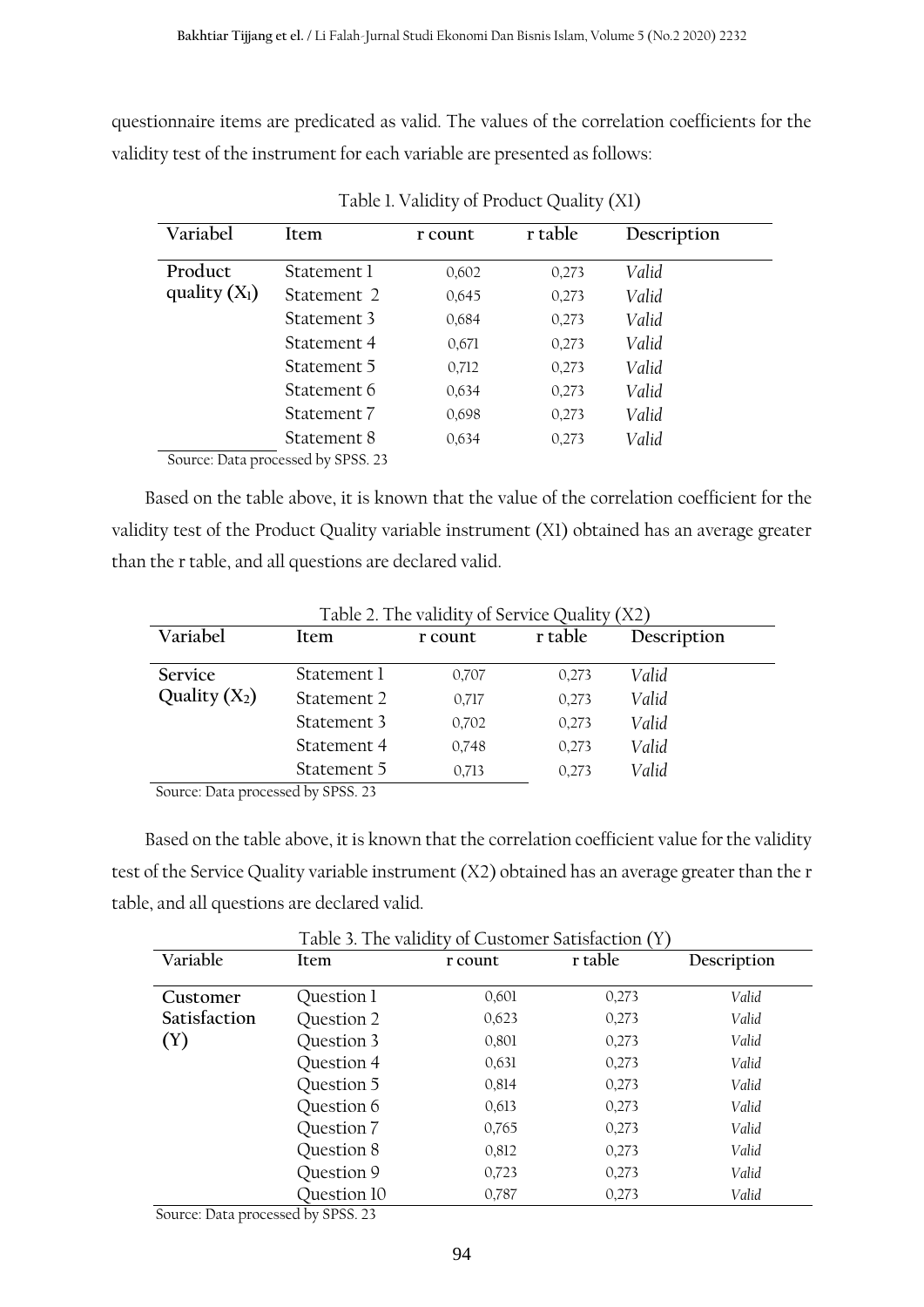Based on the table above, it is known that the value of the correlation coefficient for the validity test of the Consumer Satisfaction variable instrument (Y) obtained has an average greater than the r-table, and all questions are valid.

## 3.2 Reliability Test

Reliability is the measurement instrument's degree of exactness, precision, or accuracy. A reliability test is intended to see whether a measurement instrument can be trusted (reliable) by performing the variables studied. The reliability measurement was carried using the SPSS.23 statistical test tool, Cronbach's Alpha (a). A constructor variable is reliable if it gives a Cronbach's Alpha value> 0.60 (Ghozali, 2005). Through the results of data processing carried out, the Cronbach's Alpha (ɑ) value is obtained as follows:

| Table 4 Reliability of Research Instruments |                                   |                                |  |  |  |  |
|---------------------------------------------|-----------------------------------|--------------------------------|--|--|--|--|
| No.                                         | Variable                          | Koefisien Reliabilitas (Alpha) |  |  |  |  |
|                                             | Product Quality $(X_1)$           | 0.714                          |  |  |  |  |
|                                             | Service Quality $(X_2)$           | 0,813                          |  |  |  |  |
|                                             | Costumer Satisfaction (Y)         | 0.879                          |  |  |  |  |
|                                             | Source: Data processed by SPSS 23 |                                |  |  |  |  |

Source: Data processed by SPSS. 23

The value of the reliability coefficient (Cronbach's Alpha) for each variable shown in table V.5 is greater than 0.60 (criterion value), which means that the measurement instrument used in this study can reveal the variables under study accurately (reliably).

# 3.3 Multicollinearity Test

The multicollinearity test tests whether the regression model found a correlation between independent variables. To detect the presence or absence of multicollinearity in the regression model, if the Tolerance value is more significant than 0.10 and VIF is less than ten, then multicollinearity doesn't occur (Priyatno, 2012). The summary of the multicollinearity test results in this study can be seen in the table below:

| No. | Variable Independent    | <i>Tolerance</i> | VIF   |  |
|-----|-------------------------|------------------|-------|--|
|     | Product Quality         | 0.347            | 2.875 |  |
|     | Service Quality         | 0.317            | 3.114 |  |
|     | Source:: Output SPSS.23 |                  |       |  |

Table 5. Multicollinearity Test

Based on the data presented in table 10, it is known that the Tolerance value of all independent variables is more significant than 0.10, so it means that there is no correlation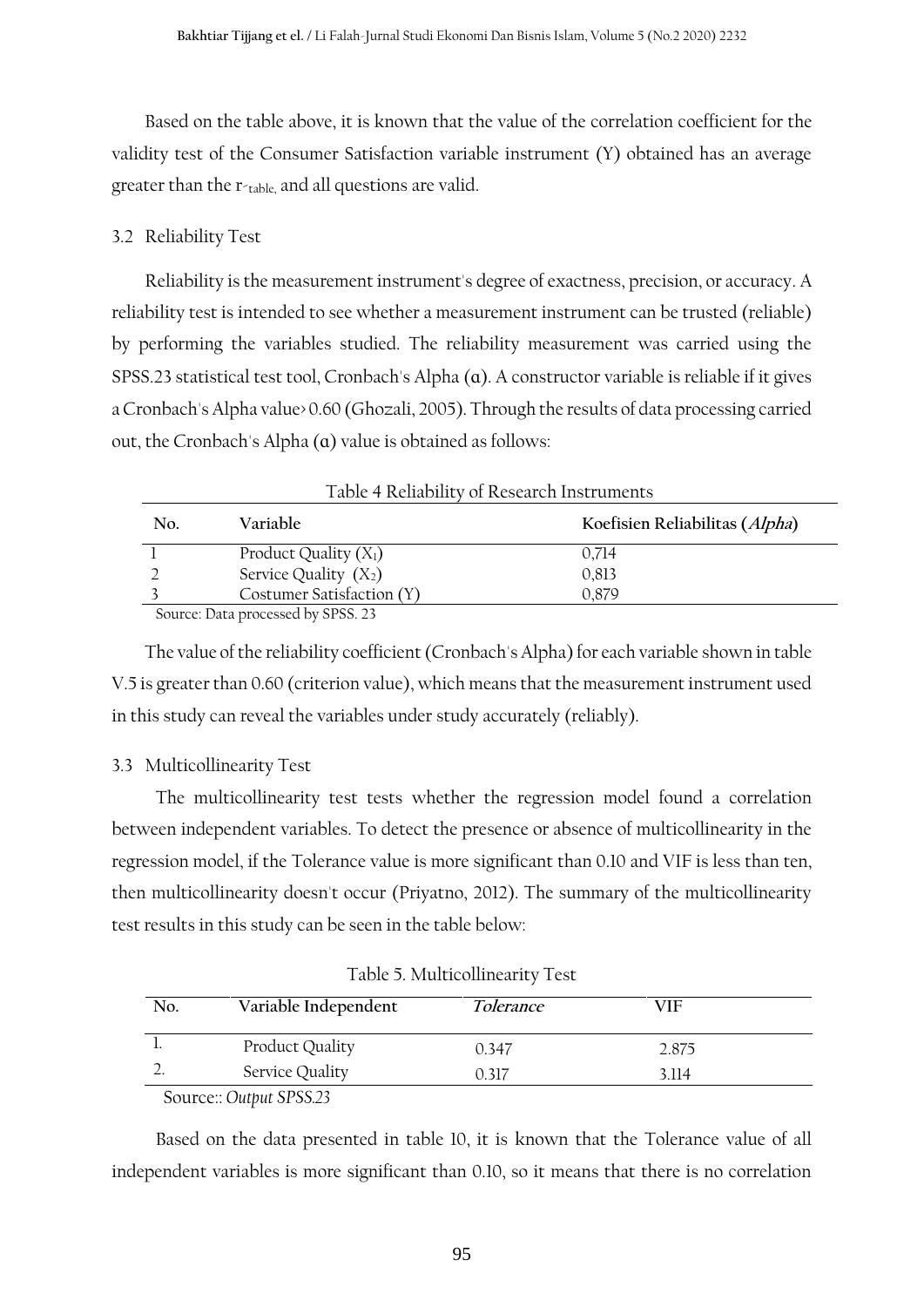between the independent variables. Likewise, all the VIF value is less than 10, and it can be stated that there is no multicollinearity among the independent variables in this study.

## 3.4 Multiple Linear Regression Analysis

Multiple linear regression analysis in this study was conducted to determine how much the influence of the independent variable has on the dependent variable. Based on statistical calculations using SPSS.23, an estimate of the multiple linear regression model is obtained, as shown in the following table:

| Coefficients |            |                                |        |      |  |  |  |
|--------------|------------|--------------------------------|--------|------|--|--|--|
|              |            | Standardized                   |        |      |  |  |  |
|              |            | Coefficients                   |        |      |  |  |  |
| B            | Std. Error | Beta                           |        | Sig. |  |  |  |
|              |            |                                |        |      |  |  |  |
| 1,780        | ,675       |                                | 1,214  | ,320 |  |  |  |
|              |            |                                |        |      |  |  |  |
| ,814         | ,127       | ,220                           | 2,086  | ,028 |  |  |  |
|              |            |                                |        |      |  |  |  |
| .739         | ,070       | ,162                           | 11,447 | ,008 |  |  |  |
|              |            |                                |        |      |  |  |  |
|              |            |                                |        |      |  |  |  |
|              |            | Unstandardized<br>Coefficients |        |      |  |  |  |

Table 6. Multiple Linear Analysis

 *Dependent Variable: Customer Satisfaction Source: Primary data processed, 2020*

The coefficient table above informs the regression equation model obtained from the constant-coefficient and the variable coefficient. From the data that has been presented, a regression equation model is formed as follows:

> $Y = a + b_1X_1 + b_2X_2 + b_3X_3 + b_4X_4$  $Y = 1,780 + 0,814X_1 + 0.739X_2$

The brackets represent each independent variable's significant value where the regression coefficient  $\langle \alpha \rangle$  (0.05) means a significant effect. Variable Product Quality (X1), Service Quality (X2), the value is positive, which explains that the relationship is in line with Customer Satisfaction (Y). If the independent variables increase, then the value of the dependent variable will also increase or contrariwise. Meanwhile, the intercept value and the coefficient value of each variable Product Quality (X1), Service Quality (X2), Customer Satisfaction (Y) in the equation above can be described as follows: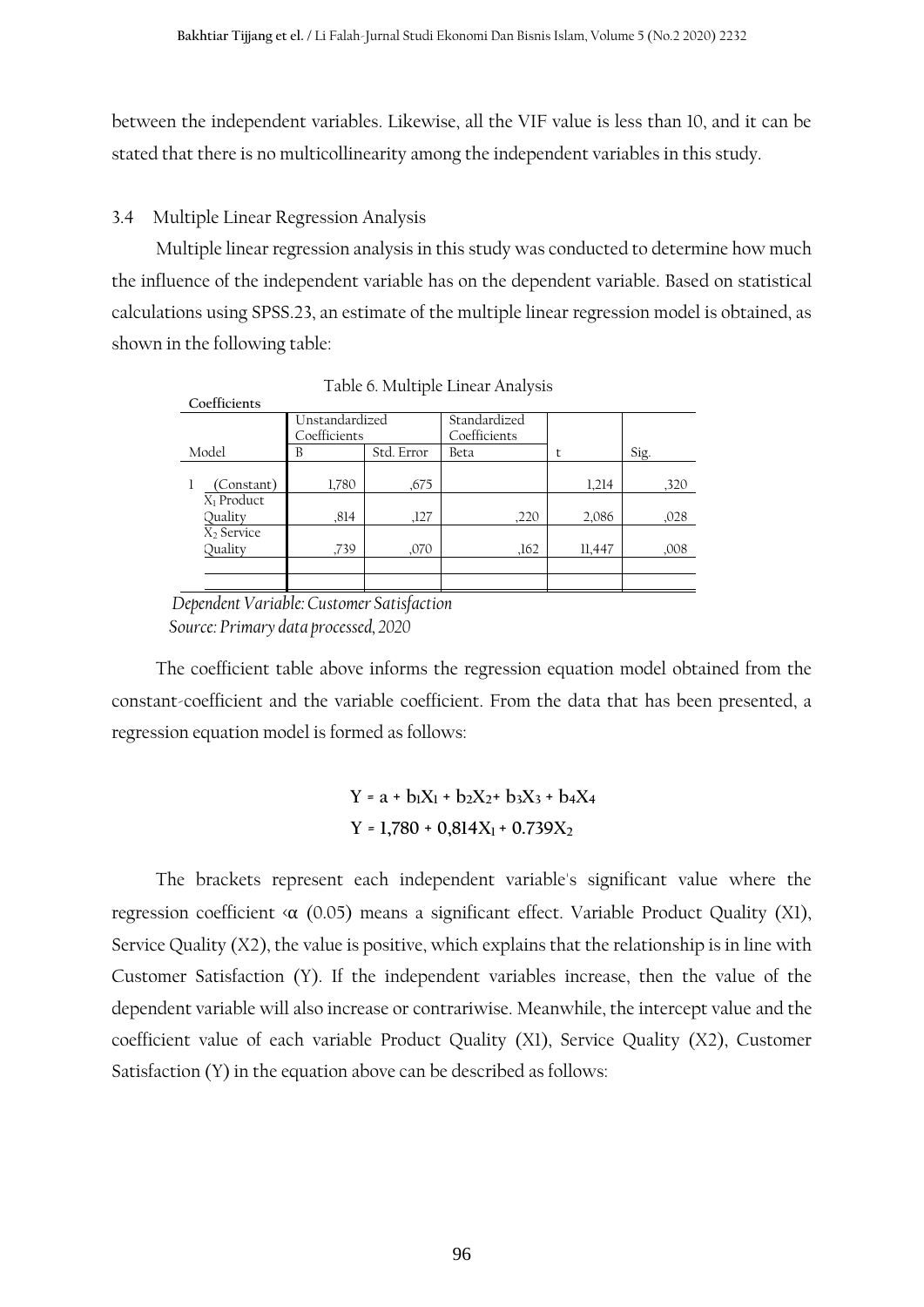- 1) Intercept 1,780 states that there is no Product Attribute Product Quality (X1), Service Quality (X2). Consumer Satisfaction is 1,780 units.
- 2) Product Quality (X1): 0.814 means that if the Product Quality variable increases by 1 unit, it will increase Customer Satisfaction by 0.814 units.
- 3) Service Quality (X2): 0.739 means that if the Service Quality variable increases by 1 unit, it will increase Customer Satisfaction by 0.739 units.

## 3.5 Analysis of the Coefficient of Determination (R2)

The coefficient of determination (R2) is a measure that shows how far the independent variable can explain the variation in the dependent variable. The value of the coefficient of determination can be determined by looking at the Adjusted R-Square value in the output. Through data processing carried out using the SPSS.23 program, the following result is obtained:



The coefficient determination determines the independent variable's contribution to the dependent variable. After calculating the SPSS.23 application, the coefficient of determination (r-square) is 0.848. This value can be defined as 84.8% of the Consumer Satisfaction variable can be explained by Product Quality and Service Quality. The remaining 15.2% is influenced by other variables included in this study.

## 3.6 Hypothesis test

Testing is carried out on each hypothesis in the following steps:

a. The t-test for Variable Product Quality

The t-test for b1 is carried out to test the first hypothesis, namely:

Ho: presumably, there is no effect of Product Quality on Consumer Satisfaction refill drinking water in Indonesia

H1: It is suspected that Product Quality's effect on Consumer Satisfaction refills drinking water in No.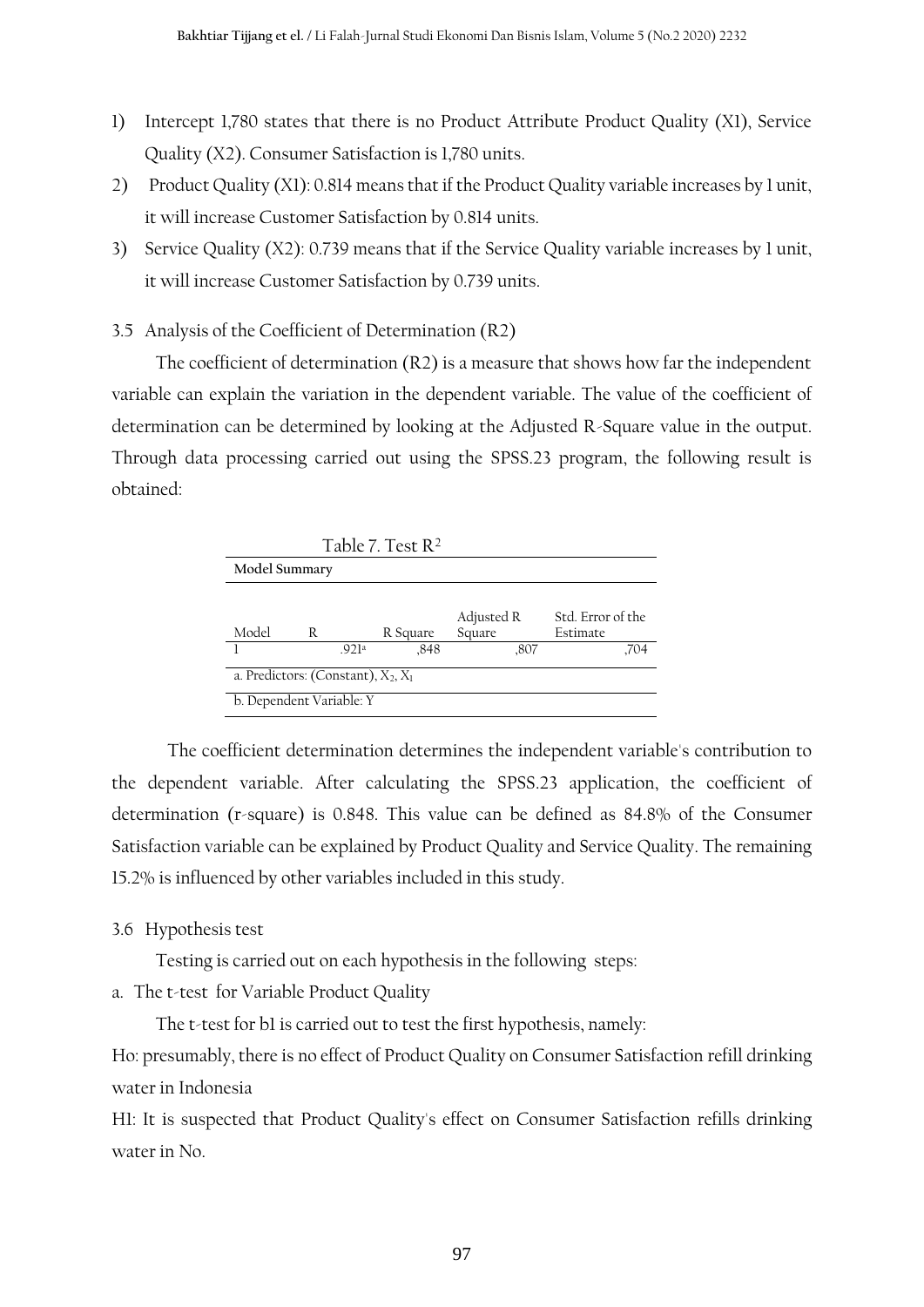If the sign value  $\triangle 0.05$ , then H<sub>1</sub> is accepted, or by comparing t<sub>-count</sub>  $\angle t$ -table, the decision is H1 that accepted.

| Coefficients            |            |              |            |      |      |       |      |
|-------------------------|------------|--------------|------------|------|------|-------|------|
| Unstandardized          |            | Standardized |            |      |      |       |      |
| Coefficients            |            | Coefficients |            |      |      |       |      |
| Model                   |            | В            | Std. Error | Beta |      |       | Sig. |
|                         |            |              |            |      |      |       |      |
|                         | (Constant) | 1,780        | ,675       |      |      | 1.214 | ,320 |
| X <sub>1</sub> Kualitas |            |              |            |      |      |       |      |
| Produk                  |            | ,814         | ,127       |      | ,220 | 2,086 | ,028 |
|                         |            |              |            |      |      |       |      |

Table 8. Output t-test for product quality variables

*Dependent Variable: Customer Satisfaction Source: Primary data processed, 2020*

Based on the table above, the regression equation  $Y = 1,780 + 0.814$  X1 is obtained. This equation explains that every 1 unit increase in Product Quality will increase the Purchase Decision by 0.814 units. Based on the calculation results, the t-count value is 2.086, while the ttable with 48 degrees of freedom at  $\alpha$  (0.05) is 2.011. Thus t<sub>count</sub> (2.086) t<sub>-table</sub> (2.011), so it's clear that H0 is rejected and H1 is accepted, or based on the results of calculation and data processing, a signed value of 0.028 is obtained.

# b. The t-test for Service Quality Variables

The t-test for  $b_2$  was carried out to test the second hypothesis, which are:

Ho: presumably, there is No. effect of product quality on the refill drinking water in Indonesia. H2: It is assumed that there is an effect of product quality in the refill drinking water in Indonesia

If the sign value <0.05, then H1 is accepted, or by comparing  $t_{\text{count}}$  t<sub>able</sub>, the decision is H<sub>2</sub> accepted.

|       | .                       |       |                                             |              |        |      |  |  |  |
|-------|-------------------------|-------|---------------------------------------------|--------------|--------|------|--|--|--|
|       |                         |       |                                             | Standardized |        |      |  |  |  |
|       |                         |       | Coefficients<br>Unstandardized Coefficients |              |        |      |  |  |  |
| Model |                         |       | Std. Error                                  | Beta         |        | Sig. |  |  |  |
|       |                         |       |                                             |              |        |      |  |  |  |
|       | (Constant)              | 1,780 | .675                                        |              | 1,214  | .320 |  |  |  |
|       | X <sub>2</sub> Kualitas |       |                                             |              |        |      |  |  |  |
|       | Pelayanan               | 739   | ,070                                        | .162         | 11,447 | ,008 |  |  |  |
|       |                         |       |                                             |              |        |      |  |  |  |

Table 9. Output-test for service quality variables

 *Dependent Variable: Customer Satisfaction Source: Primary data processed, 2020*

Based on the table above, it is obtained the regression equation  $Y = 1.780 + 0.739 X2$ . This equation explains that every increase of 1 unit of service quality will increase customer satisfaction by 0.739 units. Based on the calculation results, the t-count value is 11.447 while the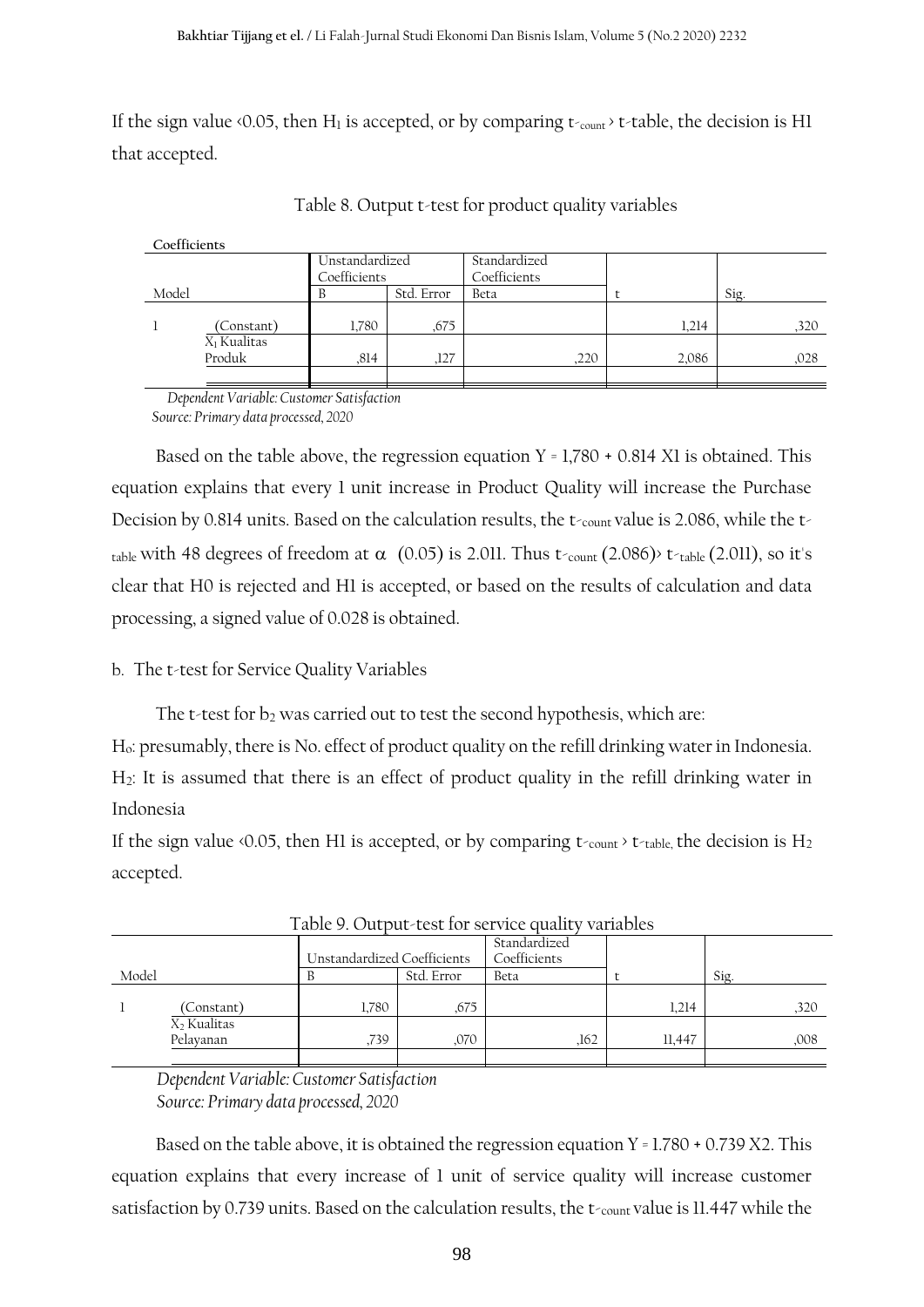t-table with 48 degrees of freedom at  $\alpha$  (0.05) is 2.011. Thus t-count (11.447)> t-table (2.011), so it is clear that  $H_0$  is rejected and  $H_2$  is accepted, or based on the calculation and data processing results, the sign value is 0.008. Thus the decision is clear that  $H_0$  is rejected and  $H_2$  is accepted.

c. Simultaneous Significance Test (Test F)

The F test is carried out to test the first hypothesis, which are:

Ho: it is assumed that there isn't the effect of Product Quality and Service Quality together on customer Satisfaction Refill drinking water in Indonesia

H3: it is assumed that there is the effect of Product Quality and Service Quality together on Consumer Satisfaction Refill drinking water in Indonesia

If the sign value  $\triangle 0.05$ , then the decision H<sub>1</sub> s accepted, or by comparing  $F_{\text{count}}$  F<sub> $\triangle$ table, the</sub> decision is H<sub>3</sub> accepted.

| Model |                          | Sum of Squares | df                                    |    | Mean Square | F |        | Sig. |                   |
|-------|--------------------------|----------------|---------------------------------------|----|-------------|---|--------|------|-------------------|
|       | Regression               | 148,051        |                                       |    | 29,612      |   | 56,406 |      | .000 <sup>b</sup> |
|       | Residual                 | 28,863         |                                       | 63 | ,753        |   |        |      |                   |
|       | Total                    | 187,913        |                                       | 65 |             |   |        |      |                   |
|       | a. Dependent Variable: Y |                |                                       |    |             |   |        |      |                   |
|       |                          |                | b. Predictors: (Constant), $X_2, X_1$ |    |             |   |        |      |                   |

Table 10. Output Test F

After calculating using the SPSS.23 program, the value of  $F_{\text{count}}$  56.406 is obtained, shown in table 10. While the critical value of F-table value with degrees of freedom of numerator two and denominator 47 at  $\alpha$  (0.05) is 3.20. Thus F-count (56.406) F-table (3.20), so it is clear that Ho is rejected and  $H_3$  is accepted when comparing the sign value of 0.000. This finding shows that the variable product quality and service quality significantly affect customer satisfaction refilling drinking water in Indonesia.

### **4. Conclusions**

Based on the results of research and discussion of the effect of Product Quality and Service Quality on Consumer Satisfaction refill drinking water in Indonesia, the conclusions of this study below are:

1. There is a significant effect of Product Quality on Consumer Satisfaction in refilling drinking water In Indonesia. Based on the calculation results, the  $t_{\text{count}}$  value is 2.086, while the t-table with 48 degrees of freedom at  $\alpha$  (0.05) is 0.273. Thus t-count (2.086)> t-table (2.011), so it is clear that  $H_0$  is rejected and  $H_1$  is accepted or based on the results of calculation and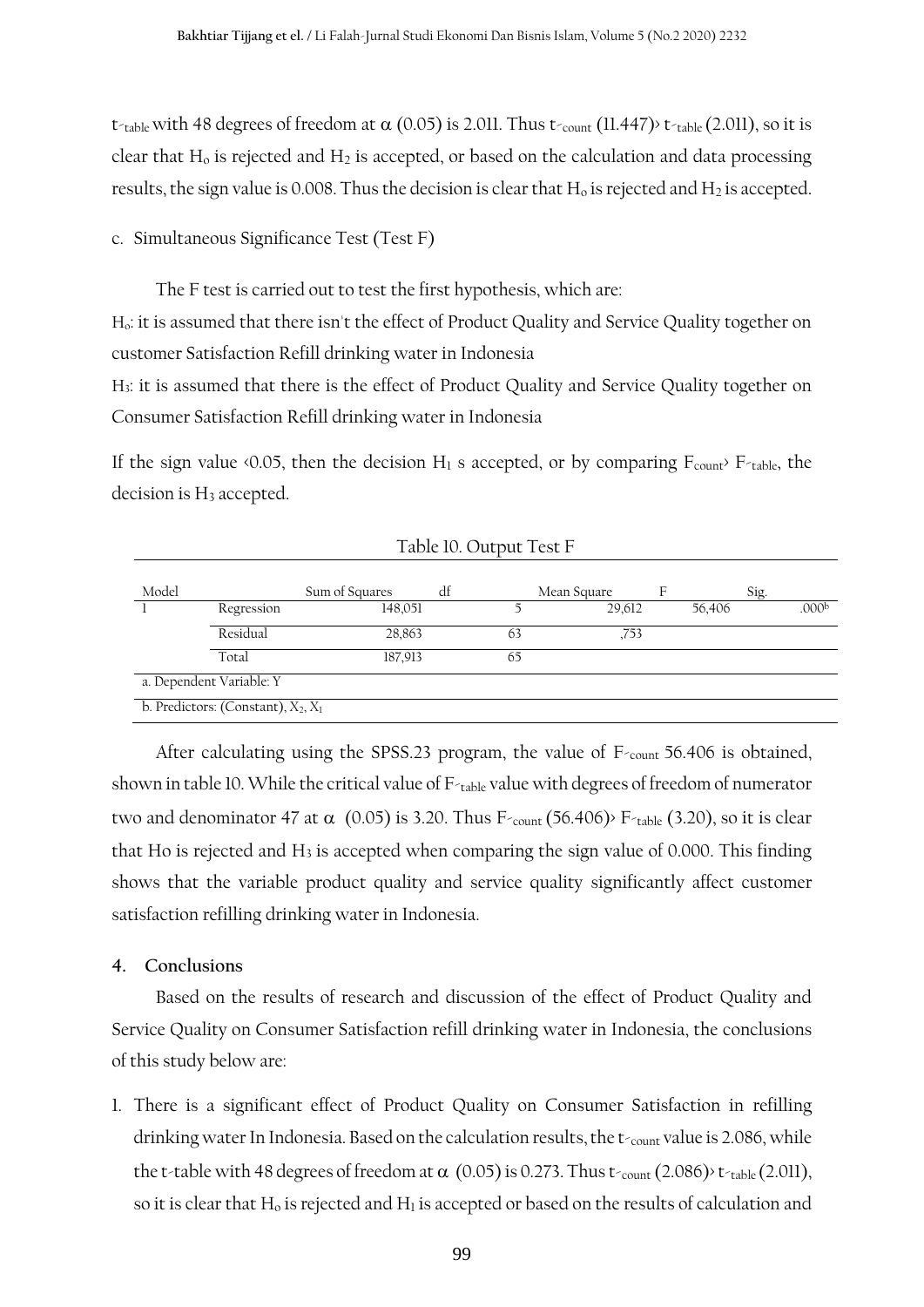data processing, a signed value of  $0.028$  is obtained. Thus the decision is clear that  $H_0$  is rejected and H1 is accepted.

- 2. There is a significant influence of the Service Quality variable on Customer Satisfaction refilling drinking water in Indonesia. From the calculation results, the t-count value is 11.447, while the t-table with 48 degrees of freedom at  $\alpha$  (0.05) is 0.273. Thus t-count (11.447)>  $t<sub>table</sub>$  (2.011), so it is clear that  $H<sub>o</sub>$  is rejected and  $H<sub>1</sub>$  is accepted, or based on the results of calculation and data processing, a signed value of 0.008 is obtained. Therefore the decision is clear that  $H_0$  is rejected and  $H_2$  is accepted.
- 3. There is a significant effect of Service Quality and Product Satisfaction variables in refilling drinking water in Indonesia. Based on the calculation results, it is obtained that F-count (56.406)> F-table (3.20), so it is clear that  $H_0$  is rejected and  $H_3$  is accepted as well when comparing the sign value of 0.000.